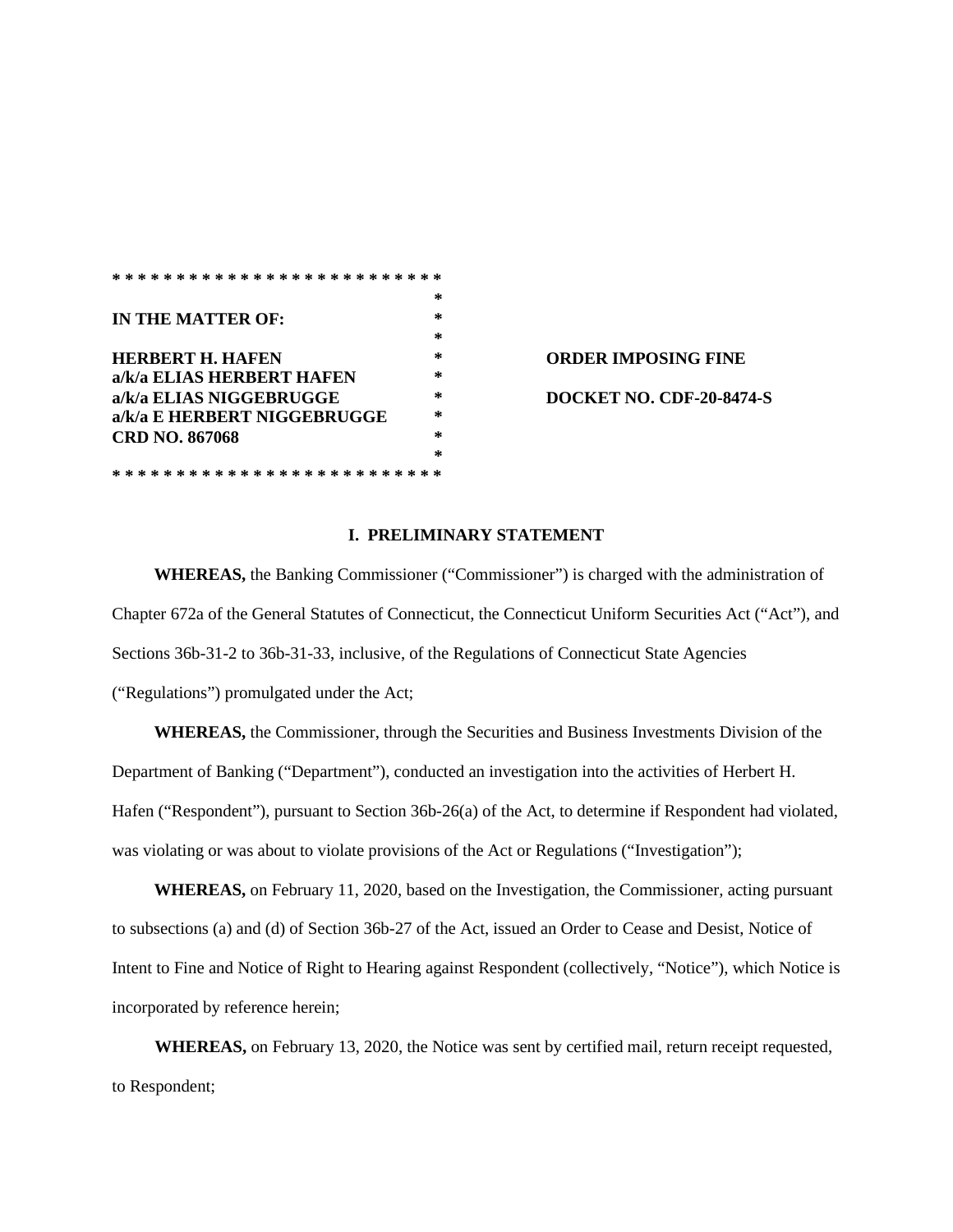**WHEREAS,** On February 29, 2020, Respondent received the Notice;

**WHEREAS,** Respondent has failed to request a hearing on the allegations set forth in the Notice

within 14 days of the date of its receipt;

**WHEREAS,** on July 8, 2020, a Certification was issued rendering the Order to Cease and Desist

permanent as of March 15, 2020, which Certification is incorporated by reference herein;

**WHEREAS,** Section 36a-1-31(a) of the Regulations of Connecticut State Agencies provides, in

pertinent part, that:

When a party fails to request a hearing within the time specified in the notice, the allegations against the party may be deemed admitted. Without further proceedings or notice to the party, the commissioner shall issue a final decision in accordance with section 4-180 of the Connecticut General Statutes and section 36a-1-52 of the Regulations of Connecticut State Agencies, provided the commissioner may, if deemed necessary, receive evidence from the department, as part of the record, concerning the appropriateness of the amount of any . . . fine . . . sought in the notice.

**WHEREAS,** Section 36b-31(a) of the Act provides, in pertinent part, that "[t]he commissioner

may from time to time make . . . such . . . orders as are necessary to carry out the provisions of sections

36b-2 to 36b-34, inclusive";

**AND WHEREAS,** Section 36b-31(b) of the Act provides, in pertinent part, that "[n]o . . . order may be made . . . unless the commissioner finds that the action is necessary or appropriate in the public interest or for the protection of investors and consistent with the purposes fairly intended by the policy and provisions of sections 36b-2 to 36b-34, inclusive."

## **II. FINDINGS OF FACT AND CONCLUSIONS OF LAW**

1. The Commissioner finds that the facts as set forth in paragraphs 7 through 14, inclusive, of the Notice, shall constitute findings of fact within the meaning of Section 4-180(c) of the General Statutes of Connecticut and Section 36a-1-52 of the Regulations, and that the Statutory Basis for Order to Cease and Desist and Order Imposing Fine set forth in paragraphs 15 and 16 of the Notice shall constitute